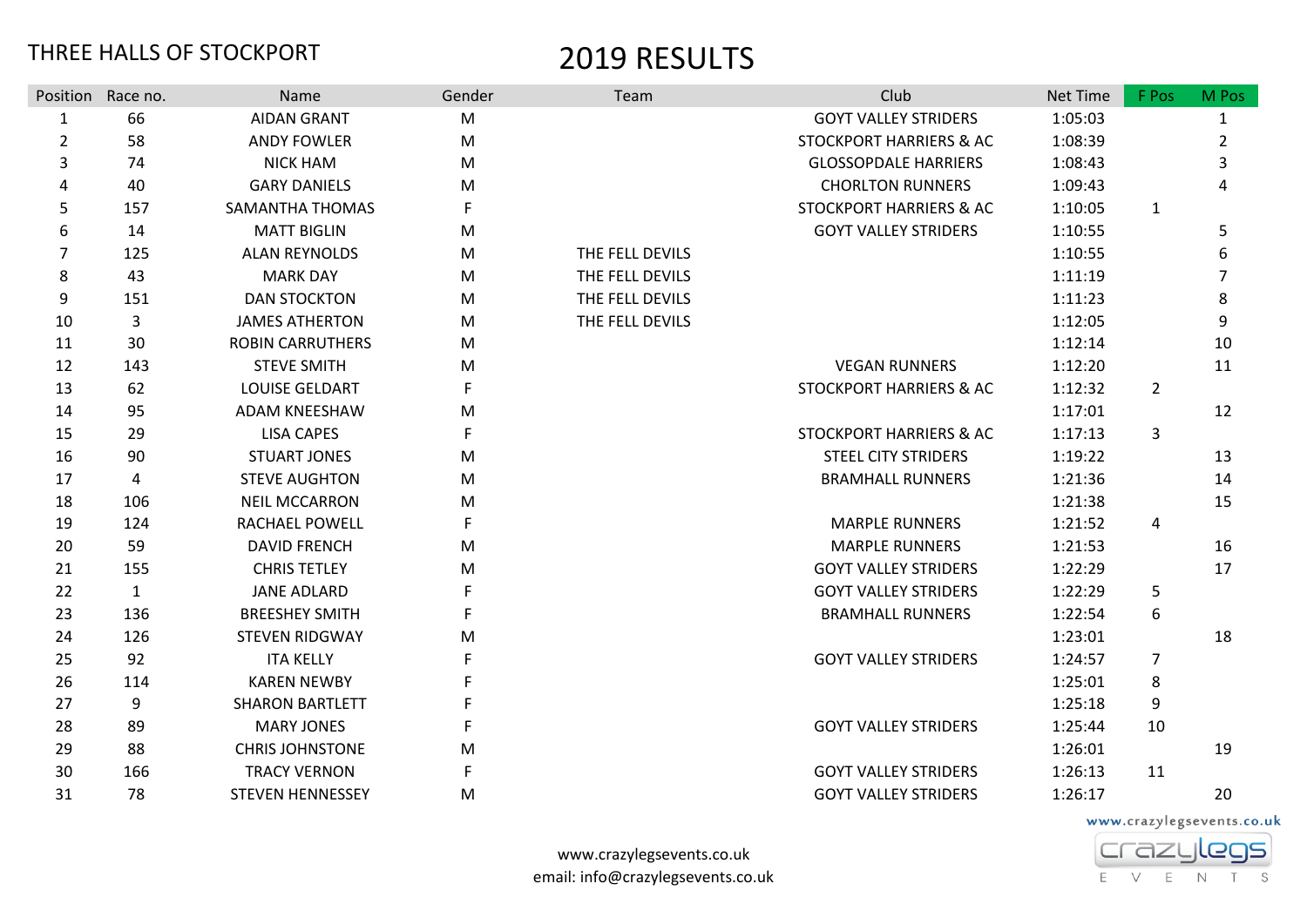|    | Position Race no. | Name                    | Gender | Team                         | Club                                   | Net Time | F Pos | M Pos |
|----|-------------------|-------------------------|--------|------------------------------|----------------------------------------|----------|-------|-------|
| 32 | 37                | <b>SALLY CUSWORTH</b>   | F      |                              |                                        | 1:26:32  | 12    |       |
| 33 | 38                | <b>DANNY CUSWORTH</b>   | M      |                              |                                        | 1:26:35  |       | 21    |
| 34 | 169               | ADE WEST-SAMUEL         | M      |                              | <b>GOYT VALLEY STRIDERS</b>            | 1:30:02  |       | 22    |
| 35 | 122               | <b>NATHAN PORTER</b>    | M      |                              | <b>GOYT VALLEY STRIDERS</b>            | 1:30:30  |       | 23    |
| 36 | 17                | <b>CHRISTINE BOWEN</b>  | F      |                              | <b>GOYT VALLEY STRIDERS</b>            | 1:32:04  | 13    |       |
| 37 | 130               | <b>MARK ROGERSON</b>    | M      |                              |                                        | 1:33:10  |       | 24    |
| 38 | 34                | <b>HELEN COLLIER</b>    |        |                              |                                        | 1:33:15  | 14    |       |
| 39 | 82                | <b>CAROLINE IRELAND</b> | F      |                              |                                        | 1:34:39  | 15    |       |
| 40 | 98                | <b>REBEKAH LIVSEY</b>   | F      |                              | <b>STOCKPORT HARRIERS &amp; AC</b>     | 1:34:59  | 16    |       |
| 41 | $\overline{2}$    | <b>CLARE FINCH</b>      | F      | <b>MURPHY'S MUPPETS</b>      | <b>BRAMHALL RUNNERS</b>                | 1:35:02  | 17    |       |
| 42 | 77                | <b>NICK HEATON</b>      | M      | <b>MURPHY'S MUPPETS</b>      | <b>BRAMHALL RUNNERS</b>                | 1:35:02  |       | 25    |
| 43 | 165               | <b>MIKE UTTING</b>      | M      | <b>MURPHY'S MUPPETS</b>      | <b>BRAMHALL RUNNERS</b>                | 1:35:03  |       | 26    |
| 44 | 112               | <b>VIKKI MURPHY</b>     | F      | <b>MURPHY'S MUPPETS</b>      | <b>BRAMHALL RUNNERS</b>                | 1:35:05  | 18    |       |
| 45 | 35                | <b>AERONWY CRAIG</b>    | F      | <b>KATHERINE'S RUNNERS</b>   | <b>BRAMHALL RUNNERS</b>                | 1:35:05  | 19    |       |
| 46 | 153               | REBECCA STYLES          | F      | <b>KATHERINE'S RUNNERS</b>   | <b>BRAMHALL RUNNERS</b>                | 1:35:11  | 20    |       |
| 47 | 121               | <b>SUZANNE PILLING</b>  | F      |                              |                                        | 1:35:14  | 21    |       |
| 48 | 83                | <b>DANIEL JACKSON</b>   | M      |                              |                                        | 1:35:36  |       | 27    |
| 49 | 72                | MICHAEL GUBBINS         | M      |                              | <b>HYDE VILLAGE STRIDERS</b>           | 1:37:17  |       | 28    |
| 50 | 145               | JOHN SORRIENTO          | M      |                              | HYDE VILLAGE STRIDERS                  | 1:37:19  |       | 29    |
| 51 | 105               | <b>MIKE MASON</b>       | M      |                              | <b>HYDE VILLAGE STRIDERS</b>           | 1:37:26  |       | 30    |
| 52 | 75                | <b>STUART HANCOCK</b>   | M      |                              | <b>UKRUNCHAT</b>                       | 1:37:30  |       | 31    |
| 53 | 8                 | <b>ADRIAN BARKER</b>    | M      |                              | <b>HYDE VILLAGE STRIDERS</b>           | 1:37:31  |       | 32    |
| 54 | 158               | MICHELLE THOMSON        |        |                              | HYDE RUNNING COMMUNITY                 | 1:40:25  | 22    |       |
| 55 | 69                | <b>TRACY GREGORY</b>    | F      |                              | <b>BUXTON ATHLETIC CLUB</b>            | 1:40:29  | 23    |       |
| 56 | 149               | <b>CHRIS STILLO</b>     | M      |                              |                                        | 1:40:36  |       | 33    |
| 57 | 148               | LIZ STILLO              | F      |                              | <b>DERBYSHIRE DYNAMOS</b>              | 1:40:37  | 24    |       |
| 58 | 76                | <b>JENNIFER HARROP</b>  | F      |                              |                                        | 1:40:52  | 25    |       |
| 59 | 173               | <b>CAROLINE WILKE</b>   | F      |                              |                                        | 1:40:52  | 26    |       |
| 60 | 61                | <b>DONNA GARDNER</b>    | F      | <b>LOST BEFORE WE START!</b> | <b>OLDHAM &amp; ROYTON HARRIERS AC</b> | 1:40:53  | 27    |       |
| 61 | 51                | <b>JOHN FELTON</b>      | M      | <b>LOST BEFORE WE START!</b> | <b>OLDHAM &amp; ROYTON HARRIERS AC</b> | 1:40:53  |       | 34    |
| 62 | 68                | <b>HELEN GRAY</b>       | F      |                              | <b>GOYT VALLEY STRIDERS</b>            | 1:43:25  | 28    |       |

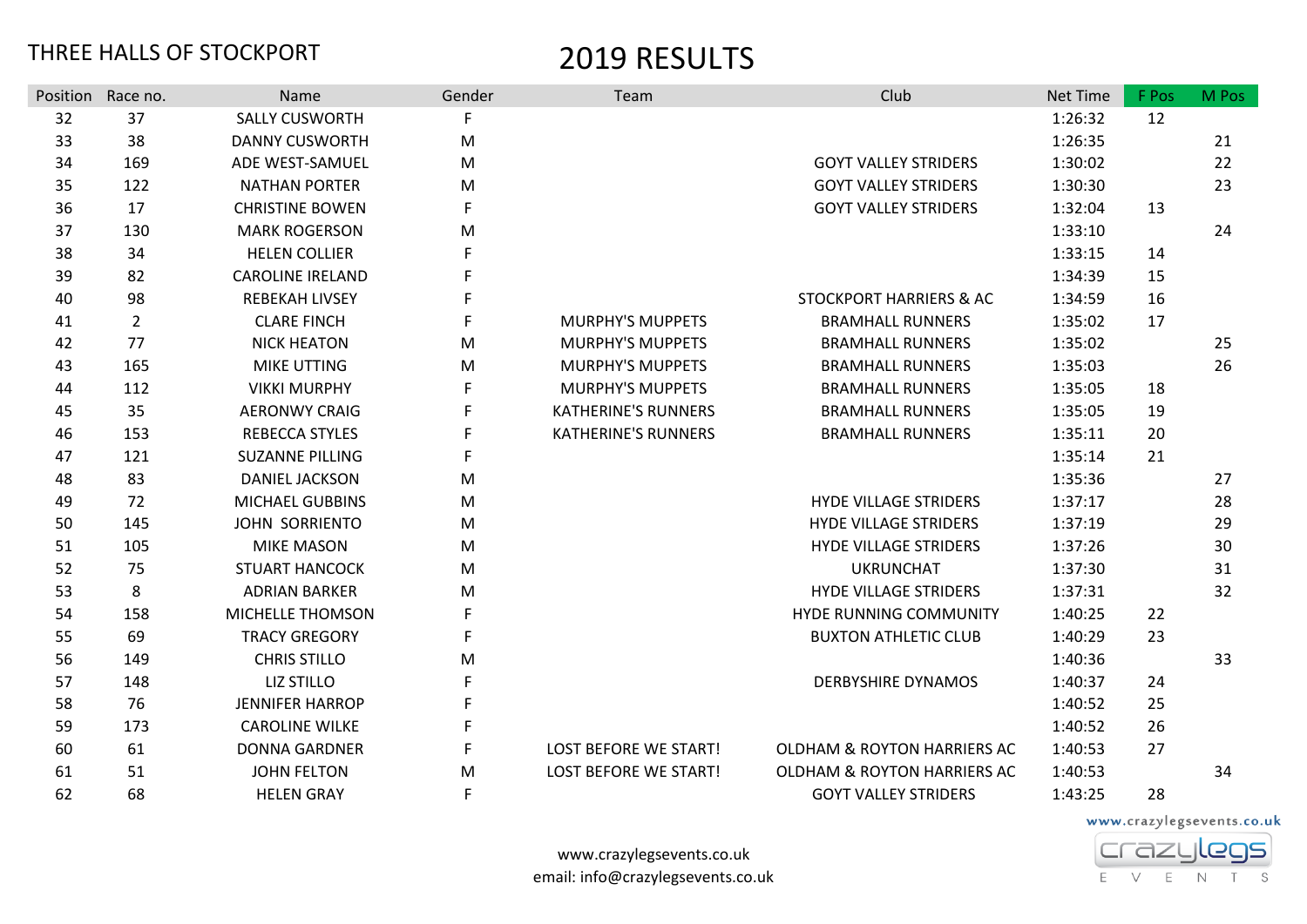|    | Position Race no. | Name                     | Gender      | Team                         | Club                                | Net Time | F Pos | M Pos |
|----|-------------------|--------------------------|-------------|------------------------------|-------------------------------------|----------|-------|-------|
| 63 | 175               | <b>JODIE NORTON</b>      | F           | <b>MHAC LADIES 2</b>         | <b>MANCHESTER HARRIERS &amp; AC</b> | 1:45:00  | 29    |       |
| 64 | 150               | <b>JANE STIRLING</b>     | F           |                              | <b>HOLMFIRTH HARRIERS</b>           | 1:45:03  | 30    |       |
| 65 | 107               | ANN MCLAUGHLIN           | F           | <b>MHAC LADIES 2</b>         | <b>MANCHESTER HARRIERS &amp; AC</b> | 1:45:09  | 31    |       |
| 66 | 50                | <b>LINDSEY FARRELLY</b>  | F           | <b>MHAC LADIES 2</b>         | <b>MANCHESTER HARRIERS &amp; AC</b> | 1:45:15  | 32    |       |
| 67 | 167               | NICOLA WALKER            | F           |                              |                                     | 1:45:19  | 33    |       |
| 68 | 42                | <b>JENNIFER DAY</b>      | F           |                              | <b>GLOSSOP TRI CLUB</b>             | 1:45:21  | 34    |       |
| 69 | 119               | <b>NATALIE PETERS</b>    | $\mathsf F$ |                              |                                     | 1:45:21  | 35    |       |
| 70 | 174               | <b>NATHAN WILLETT</b>    | M           |                              |                                     | 1:45:21  |       | 35    |
| 71 | 10                | <b>CAROL BASU</b>        | F           |                              |                                     | 1:45:22  | 36    |       |
| 72 | 80                | <b>MARIA ROYAL</b>       | F           | <b>MHAC LADIES 2</b>         | <b>MANCHESTER HARRIERS &amp; AC</b> | 1:45:43  | 37    |       |
| 73 | 5                 | <b>LOUISE BAIRD</b>      | $\mathsf F$ | <b>MHAC LADIES</b>           | <b>MANCHESTER HARRIERS &amp; AC</b> | 1:45:48  | 38    |       |
| 74 | 115               | <b>WENDY WOODHEAD</b>    | F           | <b>MHAC LADIES</b>           | <b>MANCHESTER HARRIERS &amp; AC</b> | 1:45:55  | 39    |       |
| 75 | 131               | <b>DIANE FROST</b>       | F           | <b>MHAC LADIES</b>           | <b>MANCHESTER HARRIERS &amp; AC</b> | 1:45:57  | 40    |       |
| 76 | 172               | <b>LAUREN WHITWORTH</b>  | F           | <b>MHAC LADIES</b>           | <b>MANCHESTER HARRIERS &amp; AC</b> | 1:46:02  | 41    |       |
| 77 | 31                | <b>BRENDA CHADDERTON</b> | F           |                              | <b>MARPLE RUNNERS</b>               | 1:46:14  | 42    |       |
| 78 | 103               | <b>CLAIRE LYNCH</b>      | F           |                              | <b>MARPLE RUNNERS</b>               | 1:46:15  | 43    |       |
| 79 | 102               | <b>EMMA LOVERIDGE</b>    | F           |                              | <b>MARPLE RUNNERS</b>               | 1:46:17  | 44    |       |
| 80 | 113               | <b>RACHEL MYERS</b>      | F           |                              | <b>MARPLE RUNNERS</b>               | 1:46:17  | 45    |       |
| 81 | 41                | <b>GOGS DAVIES</b>       | M           | <b>GO VEGAN!</b>             | <b>VEGAN RUNNERS</b>                | 1:46:31  |       | 36    |
| 82 | 120               | <b>SUMMER PHILLIPS</b>   | F           | <b>GO VEGAN!</b>             | <b>VEGAN RUNNERS</b>                | 1:46:31  | 46    |       |
| 83 | 27                | <b>NICOLA BURT</b>       | F           |                              |                                     | 1:47:13  | 47    |       |
| 84 | 67                | <b>WAYNE GRANT</b>       | ${\sf M}$   |                              | <b>GOYT VALLEY STRIDERS</b>         | 1:47:17  |       | 37    |
| 85 | 81                | <b>CRAIG HOLT</b>        | M           | <b>COFFEE AND SELFIES #2</b> |                                     | 1:47:39  |       | 38    |
| 86 | 91                | SIMONE KEEGAN            | F           |                              |                                     | 1:47:48  | 48    |       |
| 87 | 168               | <b>HANNAH WEST</b>       | F           |                              |                                     | 1:47:49  | 49    |       |
| 88 | 176               | STACEY WOODWORTH         | $\mathsf F$ | <b>COFFEE AND SELFIES 1</b>  |                                     | 1:47:53  | 50    |       |
| 89 | 47                | <b>LESLEY DOWDALL</b>    | F           | <b>COFFEE AND SELFIES #2</b> |                                     | 1:47:54  | 51    |       |
| 90 | 177               | <b>PAUL GRICE</b>        | M           | <b>COFFEE AND SELFIES 1</b>  |                                     | 1:48:03  |       | 39    |
| 91 | 179               | <b>DENNIS YUPET</b>      | M           | <b>COFFEE AND SELFIES #3</b> |                                     | 1:48:10  |       | 40    |
| 92 | 65                | <b>JANE GORNELL</b>      | F           | <b>COFFEE AND SELFIES 1</b>  |                                     | 1:48:25  | 52    |       |
| 93 | 101               | <b>NJAL LONG</b>         | ${\sf M}$   | <b>FOUR AMIGOS</b>           |                                     | 1:48:27  |       | 41    |

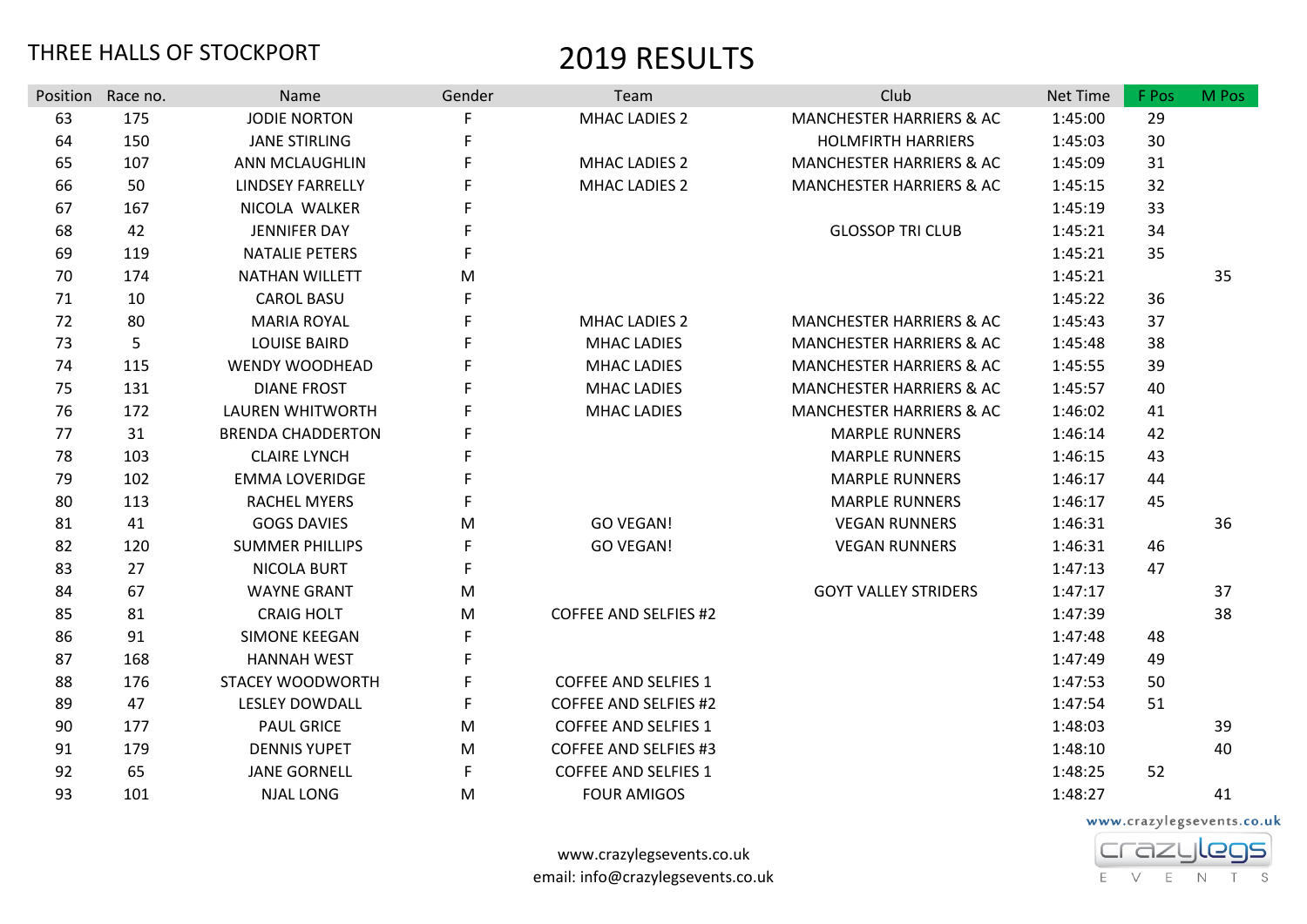| Position | Race no.       | Name                        | Gender | Team                         | Club                                | Net Time | F Pos | M Pos |
|----------|----------------|-----------------------------|--------|------------------------------|-------------------------------------|----------|-------|-------|
| 94       | 146            | <b>ALISON STANKARD</b>      |        | <b>COFFEE AND SELFIES #3</b> |                                     | 1:48:28  | 53    |       |
| 95       | 159            | <b>ELEANOR TIDSWELL</b>     | F      | DONT FOLLOW MIKE (T)         |                                     | 1:48:28  | 54    |       |
| 96       | 156            | <b>MICHAEL THIRSK</b>       | M      | <b>FOUR AMIGOS</b>           | <b>STOCKPORT HARRIERS &amp; AC</b>  | 1:48:34  |       | 42    |
| 97       | 164            | MICHAEL UNSWORTH            | M      | <b>COFFEE AND SELFIES 1</b>  |                                     | 1:48:42  |       | 43    |
| 98       | 132            | SAMANTHA SAUNDERS-ROSE      |        | <b>COFFEE AND SELFIES #3</b> |                                     | 1:48:43  | 55    |       |
| 99       | 28             | <b>DAWN CANTARELLI</b>      | F      | <b>COFFEE AND SELFIES #2</b> |                                     | 1:48:46  | 56    |       |
| 100      | 109            | <b>SARAH MILLS</b>          | F      |                              |                                     | 1:49:00  | 57    |       |
| 101      | $\overline{7}$ | <b>NATALIE BANNISTER</b>    | F      | <b>COFFEE AND SELFIES #3</b> |                                     | 1:49:00  | 58    |       |
| 102      | 134            | <b>JEN SHERSTONE</b>        | F      | <b>COFFEE AND SELFIES #2</b> |                                     | 1:49:03  | 59    |       |
| 103      | 100            | <b>ZOE LONG</b>             | F      | <b>FOUR AMIGOS</b>           |                                     | 1:49:27  | 60    |       |
| 104      | 163            | <b>MIA UNSWORTH</b>         | F      | <b>HAPPY CHATTERS</b>        |                                     | 1:49:38  | 61    |       |
| 105      | 123            | <b>SIMON POTTER</b>         | M      | <b>HAPPY CHATTERS</b>        |                                     | 1:50:20  |       | 44    |
| 106      | 32             | MICHAEL CHALFONT            | M      |                              |                                     | 1:51:01  |       | 45    |
| 107      | 110            | <b>EMMA MOONEY</b>          | F      | <b>MARPLE MAIDENS</b>        | <b>MARPLE RUNNERS</b>               | 1:51:33  | 62    |       |
| 108      | 147            | ALISON STEPHENSON           | F      | <b>MARPLE MAIDENS</b>        | <b>MARPLE RUNNERS</b>               | 1:51:33  | 63    |       |
| 109      | 44             | <b>ELAINE DE FRIES</b>      | F      | <b>MARPLE MAIDENS</b>        | <b>MARPLE RUNNERS</b>               | 1:51:34  | 64    |       |
| 110      | 49             | <b>ANN-MARIE FAIRCLOUGH</b> |        | <b>MARPLE MAIDENS</b>        | <b>MARPLE RUNNERS</b>               | 1:51:35  | 65    |       |
| 111      | 118            | <b>JULIE PARR</b>           | F      |                              | <b>GOYT VALLEY STRIDERS</b>         | 1:52:38  | 66    |       |
| 112      | 117            | <b>JEREMY PARR</b>          | M      |                              | <b>GOYT VALLEY STRIDERS</b>         | 1:52:39  |       | 46    |
| 113      | 94             | <b>BARBARA KINGDON</b>      | F      | DONT FOLLOW MIKE (T)         |                                     | 1:53:09  | 67    |       |
| 114      | 93             | <b>MAUREEN KIDD</b>         | F      | DONT FOLLOW MIKE (T)         |                                     | 1:53:26  | 68    |       |
| 115      | 6              | <b>HOWARD BAKER</b>         | M      | DONT FOLLOW MIKE (T)         |                                     | 1:53:34  |       | 47    |
| 116      | 99             | <b>RHODRI LLOYD</b>         | M      |                              |                                     | 1:54:24  |       | 48    |
| 117      | 64             | <b>ANN GLEDSON</b>          | F      |                              |                                     | 1:55:40  | 69    |       |
| 118      | 180            | <b>RAY OLIVER</b>           | M      | 0                            |                                     | 1:55:44  |       | 49    |
| 119      | 46             | <b>ALEXIS DINSMOOR</b>      | F      | <b>FOUR AMIGOS</b>           |                                     | 1:56:37  | 70    |       |
| 120      | 162            | <b>HELEN UNSWORTH</b>       | F      | <b>HAPPY CHATTERS</b>        |                                     | 1:56:39  | 71    |       |
| 121      | 25             | <b>JENNY BROWN</b>          | F      | <b>MARPLE MINXES</b>         | <b>MARPLE RUNNERS</b>               | 2:04:13  | 72    |       |
| 122      | 70             | <b>SIAN GRIFFITHS</b>       | F      | <b>MARPLE MINXES</b>         | <b>MARPLE RUNNERS</b>               | 2:04:15  | 73    |       |
| 123      | 108            | <b>CATHRYN MELIA</b>        |        | <b>MARPLE MINXES</b>         | <b>MARPLE RUNNERS</b>               | 2:04:15  | 74    |       |
| 124      | 13             | <b>DEBORAH BERESFORD</b>    | F      | <b>MHAC LADIES 3</b>         | <b>MANCHESTER HARRIERS &amp; AC</b> | 2:04:16  | 75    |       |

www.crazylegsevents.co.uk

**Crazylegs** E V E N T S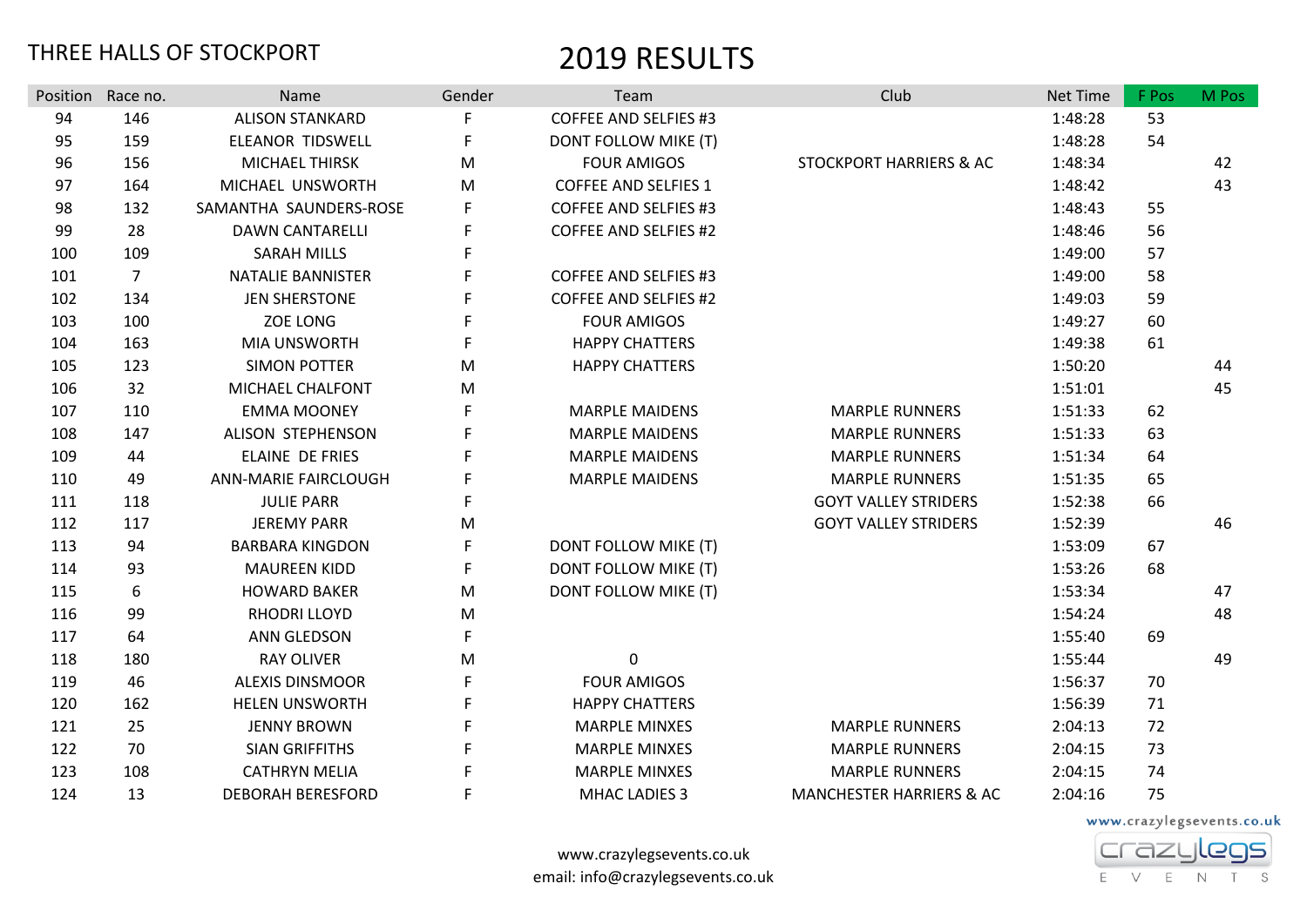|     | Position Race no. | Name                      | Gender      | Team                       | Club                                | Net Time | F Pos | M Pos |
|-----|-------------------|---------------------------|-------------|----------------------------|-------------------------------------|----------|-------|-------|
| 125 | 39                | <b>KIMBERLEY DANIEL</b>   |             | <b>MARPLE MINXES</b>       | <b>MARPLE RUNNERS</b>               | 2:04:21  | 76    |       |
| 126 | 152               | <b>MARIA STRIPLING</b>    | F           |                            | <b>MANCHESTER HARRIERS &amp; AC</b> | 2:04:24  | 77    |       |
| 127 | 16                | <b>JULIE BOULD</b>        | F           | <b>MHAC LADIES 3</b>       | MANCHESTER HARRIERS & AC            | 2:04:24  | 78    |       |
| 128 | 181               | <b>CYANNE HOLT</b>        | F           | <b>MHAC LADIES 3</b>       | MANCHESTER HARRIERS & AC            | 2:04:31  | 79    |       |
| 129 | 111               | AMANDA MORGAN             |             | <b>MHAC LADIES 3</b>       | <b>MANCHESTER HARRIERS &amp; AC</b> | 2:04:33  | 80    |       |
| 130 | 144               | <b>CAROLINE SORRIENTO</b> | F           |                            | <b>HYDE VILLAGE STRIDERS</b>        | 2:21:09  | 81    |       |
| 131 | 178               | <b>BOB WYNN</b>           | M           |                            | <b>HYDE VILLAGE STRIDERS</b>        | 2:21:14  |       | 50    |
| 132 | 170               | <b>JACKIE WHALLEY</b>     |             |                            | <b>HYDE VILLAGE STRIDERS</b>        | 2:24:27  | 82    |       |
| 133 | 71                | <b>SALLY GUBBINS</b>      |             |                            | <b>HYDE VILLAGE STRIDERS</b>        | 2:24:29  | 83    |       |
| 134 | 26                | <b>DANNIELLE BURNS</b>    | F           |                            | <b>HYDE VILLAGE STRIDERS</b>        | 2:24:29  | 84    |       |
| 135 | 33                | ANDREW CHARLESWORTH       | M           |                            | <b>HYDE VILLAGE STRIDERS</b>        | 2:28:06  |       | 51    |
| 136 | 48                | <b>JOANNE EGERTON</b>     | F           |                            | <b>HYDE VILLAGE STRIDERS</b>        | 2:28:09  | 85    |       |
| 137 | 85                | <b>ED JOHNSON</b>         | M           | <b>JOGGING JOHNSONS</b>    |                                     | 2:33:02  |       | 52    |
| 138 | 84                | <b>KAREN JOHNSON</b>      |             | <b>JOGGING JOHNSONS</b>    |                                     | 2:33:03  | 86    |       |
| 139 | 128               | <b>SHERYL RODEN</b>       | F           |                            |                                     | 2:36:42  | 87    |       |
| 140 | 129               | <b>CHRISTOPHER RODEN</b>  | M           |                            |                                     | 2:36:42  |       | 53    |
| 141 | 97                | <b>FIONA LISTER</b>       | F           | <b>KATHERINE'S RUNNERS</b> |                                     | 2:39:47  | 88    |       |
| 142 | 53                | <b>KATHERINE FISHER</b>   | F           | <b>KATHERINE'S RUNNERS</b> | <b>DAVENPORT RUNNERS</b>            | 2:40:06  | 89    |       |
| 143 | 21                | NICHOLAS BROWN            | M           | <b>FAMILY BROWN</b>        |                                     | 2:40:20  |       | 54    |
| 144 | 19                | <b>ANDREW BROWN</b>       | M           | <b>FAMILY BROWN</b>        |                                     | 2:43:56  |       | 55    |
| 145 | 20                | <b>HUGH BROWN</b>         | M           | <b>FAMILY BROWN</b>        |                                     | 2:44:03  |       | 56    |
| 146 | 54                | PAULA FLETCHER            | F           | <b>TEAM FLETCHER</b>       |                                     | 2:59:09  | 90    |       |
| 147 | 57                | SARAH FLETCHER            | F           | <b>TEAM FLETCHER</b>       |                                     | 2:59:11  | 91    |       |
| 148 | 56                | <b>HARRY FLETCHER</b>     | M           | <b>TEAM FLETCHER</b>       |                                     | 2:59:14  |       | 57    |
| 149 | 55                | <b>NIGEL FLETCHER</b>     | M           | <b>TEAM FLETCHER</b>       |                                     | 2:59:15  |       | 58    |
| 150 | 15                | <b>ROZZ BOSHELL</b>       | F           |                            | <b>TEAM BEAR TRI</b>                | 3:12:22  | 92    |       |
| 151 | 73                | LUCY HALL                 | $\mathsf F$ | THE TYE FAMILY             |                                     | 3:16:12  | 93    |       |
| 152 | 133               | <b>WILLIAM SEAGER</b>     | M           | THE TYE FAMILY             |                                     | 3:16:17  |       | 59    |
| 153 | 52                | THOMAS FIELDING           | M           | THE TYE FAMILY             |                                     | 3:16:35  |       | 60    |
| 154 | 161               | <b>CATHERINE TYE</b>      |             | THE TYE FAMILY             |                                     | 3:16:45  | 94    |       |
| 155 | 171               | ALEXANDRA WHITE           | F           |                            |                                     | 3:16:53  | 95    |       |